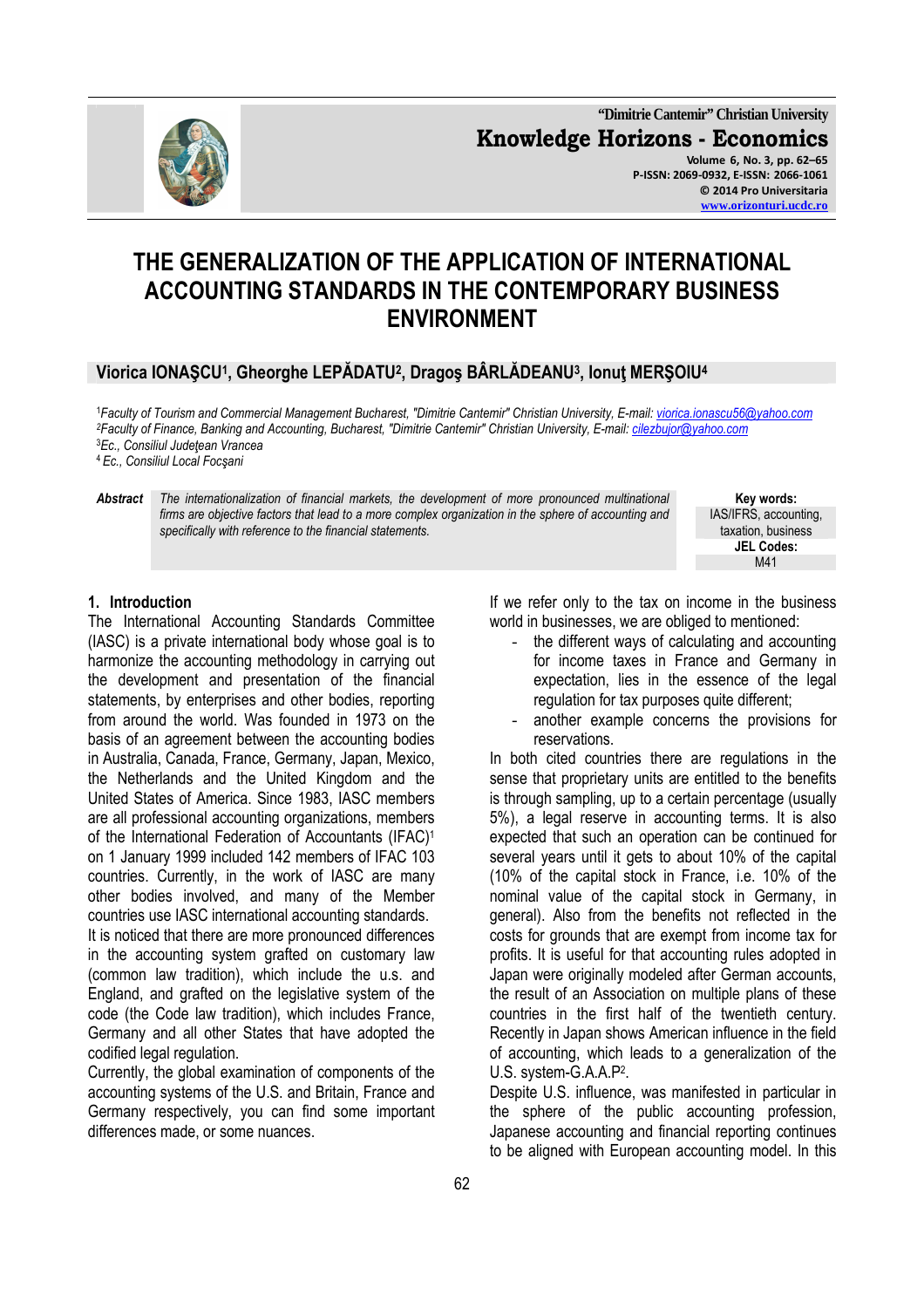way the statutory provisions have been laid down, which have been dwindling benefits reported in the harmonization of existing legal provisions in the U.S. or U.K.G.A.A.P<sup>3</sup> . Prudence is one of the most important concept that lies at the basis of accounting.

Similarly the States of Central and South America, which have been in time under the influence of Spanish and Portuguese, with accounting rules similar to those in force in the European States.

Although there were some differences in the specific field of accounting in the aforementioned States, conventions, principles and rules of double entry accounting are universally applicable, and differences of taxation are mitigated in large measure. The need for deepening the harmonization of financial statements leads to a generalization of standards I.A.S.C. In particular, the standards can and must become an even more pronounced reference tools.

Internationalization of financial markets, the development of increasingly pronounced multinational firms are objective factors that lead to a more complex organization in the sphere of accounting and specifically with reference to the financial statements.

#### **2. The need to adopt international accounting standards and the development of the business environment in the contemporary world economy**

Naturally in the contemporary development of the activities there are two trends which finally fits namely:

a) the existence of traditions and experiences specific to each nation, according to tax legislation, language and specifics of a particular accounting profession development, factors that lead to the adoption of alternative accounting models;

b) constraints to intensify business model development in the direction of globalization, as well as the needs for introducing profound changes in the development of the national economy, the deepening of the process involves the harmonization of accounting and reporting systems existing on the broadening of international accounting standards, as reference tools in the matter.

There were also major changes in business practices that followed the second world war and contributed to the rise in the requirements for the internationalization of international methodologies and more recently of the existence and development of international capital markets. These flows were generated in the second half of the twentieth century the emergence and development of numerous practical models in the development of the accounting world, and specifically to the normalisation of accounts methodology.

#### **3. Brief exposition of the methodology used by the IASC in developing global accounting**

As the body with special powers in the field of accounting normalisation, IASC has as its objectives:

to formulate and publish in the general interest standards and financial statements to promote adoption and their application throughout the world;

to act for improving and harmonizing regulations. accounting rules and procedures pertaining to the presentation of the financial statements.

In the report the objectives of IASC in the normalisation of the double-entry accounting results and working method adopted by this body for the accomplishment of the objectives mentioned.

It is obvious that the different states, in the field of national accounting normalisation, proceed in the reverse methodology of IASC, namely:

(a) prior to the establishment of a general chart of accounts, which exhaustively list the necessary creation of synthetic accounts by economic entities of General Accounting;

b) depending on the system of accounts established on the path audit plans, schemes, proceed to the elaboration of schemes (models) of the annual financial statements (also known as annual accounts, balance sheets, respectively).

These models represent financial reports mandatory tools for businesses. In general reporting situations are required at least once a year by the end of the year. In practice, recourse is sometimes made by firms in drawing up the six-monthly reporting forms or even quarterly basis where appropriate. Obviously the design is given in the diagrams for the end of exercise. However, some simplification is practised or data consolidation, it being presumed that only annual financial statements are final, intermediate (half-yearly or quarterly) are provisional and subject to final adjustments.

In France, a first general chart of accounts was developed in 1947, having non-binding character. In 1984, starting with the first exercise in the General accounts, opened after 31 December 1983, the general chart of accounts in the course of gradual generalization was declared binding by means of the most obviously in the form designed by the chart of accounts reviewed and improved over the experimental application. At the same time legal regulation relating to the following:

- professional accounts plans, where they existed, were to be adapted to the new general chart of accounts, made mandatory;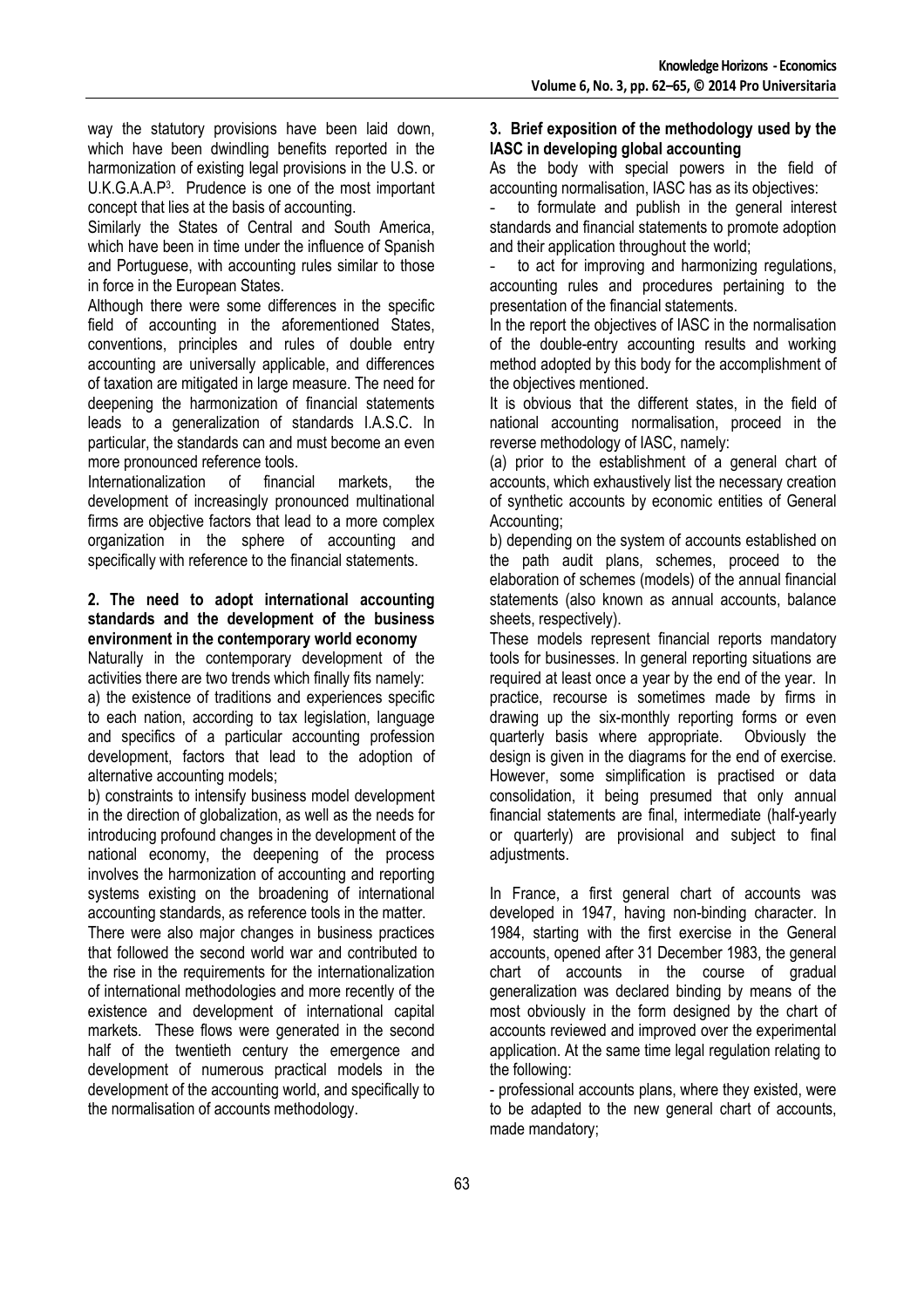-any amendments and adjustments to the general scheme adopted in accordance with the law in France were to be approved by the National Board of Accountancy.

If we continue the incursion into Western States presents the importance that States with language derived from Latin (Spain, Italy, Benelux, Switzerland, etc.) apply to French accounting form, with some necessary adjustments.

As regards Germany, it has benefited from the chart of accounts made up since before 1930 by the famous economist Eugen Schmalenbach accounting invoice, author of the "Allgemeine Kontenrahmen".

In England there is a chart of accounts required for the whole country. Accounting regulation in this country is part of customary law (civil law respectively), while the lead after accounting classification of accounts, that is valid for the professional nature of economic organization, group or individual for the various activities of the national economy.

### **4. Descriptive elements that define the object of international accounting standards (IAS)**

 Subject to international accounting standards (IAS) lies in the presentation of principal problems of accounting methodology in the contents of the financial statements shall be drawn up by the undertaking and other similar bodies.

The methods used in its work, the IASC has shown a constant concern for improving and harmonising financial reporting around the world, meaning that accounting standards created by this body to be used as:

a) a genuine documentary base to meet the requirements of the cost accounting methodology in force in various countries;

b) international reference tools (benchmarks) in those countries which have a specific accounting regulatory regime, including the industrialized countries and a number of penetrating markets such as China and many other countries in Asia, Central Europe and the former Soviet Union;

c) helpful tools on stock exchanges in their action to observe compliance with the standards of the financial statements;

d) model for overnational synthesis, as well as the European Commission announced that it welcomes the I.A.S.C. in the drafting of the methodology which is at the basis of the rule in question.

In the period 1993-1999, the activity of I.A.S.C., as a creator of accounting methodology worldwide, recorded a significant increase in the direction of deepening harmonization of international accounting standards

drawn up in the period 1973-1991, especially with regard to drafting of new standards.

International accounting standards for nomenclature is based on the attachment of a number in chronological order for each newly adopted standard. In the event of a change to a previously adopted standard that its contents are updated in revised form. The reference to a particular standard is made by indicating its number. Each time it is updated to form subântelege of this standard. The program constantly changes provides I.A.C.S. at a series of international accounting standards, especially where the requirement of harmonization of the texts with changes in other standards is of order immediately.

## **5. Conclusions**

International accounting rules have emerged from the need for an expanded business across national borders, while the double-entry bookkeeping is the main theoretical foundation for international accounting standards.

Politico-economic concept of heritage is still present in the international accounting system and the property-in the meaning of civil law is the Foundation of classic construction sheet, including the classification of accounts of double entry bookkeeping.

The authors consider that the concepts used in the Framework are the concepts of economic science of science management of enterprise quality features of the four financial statements still remaining: speech intelligibility, relevance, reliability and comparability.

## **References**

1. Chirata Caraiani, Mihaela Dumitrana, Bazele contabilitații Ed. InfoMega, București, 2005 2. A. Dutescu, Ghid pentru întelegerea și aplicarea Standardelor Internationale de Contabilitate, Ed Ceccar 3. O. Calin, M.Ristea,Bazele contabilităţii, Ed. Didactică şi Pedagogică, Bucureşti, 2003 4. M. Ristea, C.Dumitru,Contabilitatea întreprinderii, Ed.Margăritar, Bucureşri, 2001 5. O. Calin, M.Ristea, Bazele contabilității, Ed.Național, Bucureşti, 2000 6. M. Ristea,Opţiuni şi metode contabile de întreprindere, Ed Tribuna Economică, Bucureşti, 2001 7. N. Feleaga, L. Malciu, Politici şi opţiuni contabile, Ed. Economică, Bucureşti, 2002 8. M. Ristea, Bază și alternativ în contabilitatea întreprinderii, Ed. Tribuna economică, Bucureşti, 2003 9. N. Feleaga, I. Ionaşcu, Tratat de contabilitate financiară, Ed. Economică, Bucureşti, 1998 10. Gheorghe V. Lepădatu, Contabilitate Financiară, Editura ProUniversitaria, Bucuresti, 2012